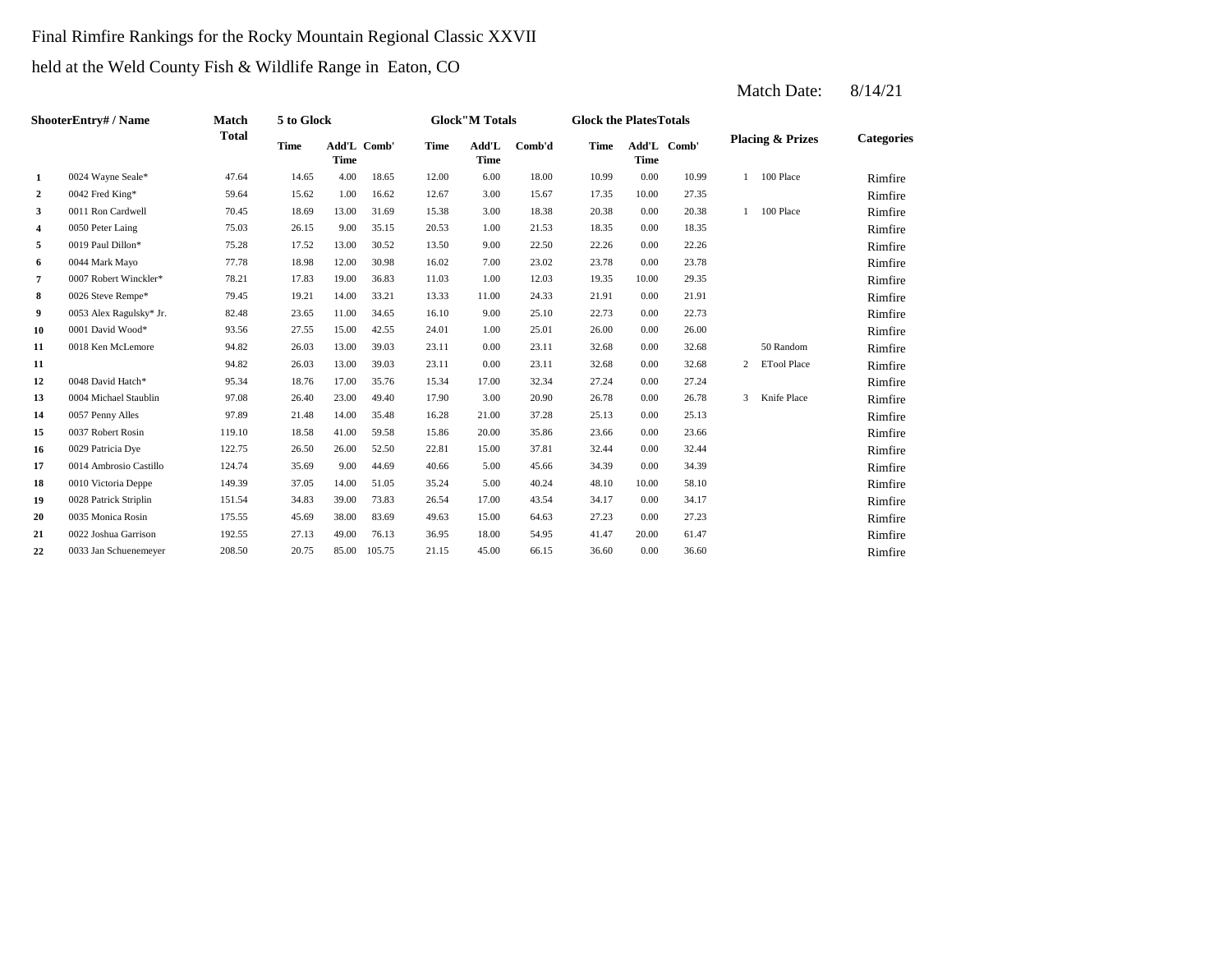## Final GLOCK Girl Rankings for the Rocky Mountain Regional Classic XXVII

held at the Weld County Fish & Wildlife Range in Eaton, CO

|                | ShooterEntry# / Name | <b>Match</b> | 5 to Glock |                            |        |       | <b>Glock</b> "M Totals |        | <b>Glock the PlatesTotals</b> |                     |        |   |                             |
|----------------|----------------------|--------------|------------|----------------------------|--------|-------|------------------------|--------|-------------------------------|---------------------|--------|---|-----------------------------|
|                |                      | <b>Total</b> | Time       | Add'L Comb'<br><b>Time</b> |        | Time  | Add'L<br>Time          | Comb'd | Time                          | Add'L Comb'<br>Time |        |   | <b>Placing &amp; Prizes</b> |
| 1              | 0031 Patricia Dye    | 93.00        | 28.35      | 10.00                      | 38.35  | 28.95 | 1.00                   | 29.95  | 24.70                         | 0.00                | 24.70  |   | 100 Place                   |
| $\overline{2}$ | 0056 Paula Broeker   | 97.86        | 28.32      | 15.00                      | 43.32  | 21.43 | 8.00                   | 29.43  | 25.11                         | 0.00                | 25.11  |   | <b>ETool Place</b>          |
| 3              | 0047 Lisa Kirchhoff  | 116.50       | 38.69      | 5.00                       | 43.69  | 33.63 | 4.00                   | 37.63  | 35.18                         | 0.00                | 35.18  | 3 | Knife Place                 |
| $\overline{4}$ | 0059 Penny Alles     | 157.03       | 23.74      | 20.00                      | 43.74  | 18.34 | 13.00                  | 31.34  | 31.95                         | 50.00               | 81.95  |   |                             |
| 5              | 0016 Joanne Speirs   | 210.35       | 63.43      | 41.00                      | 104.43 | 52.19 | 1.00                   | 53.19  | 52.73                         | 0.00                | 52.73  |   |                             |
| 6              | 0036 Monica Rosin    | 351.11       | 71.22      | 48.00                      | 119.22 | 57.96 | 27.00                  | 84.96  | 66.93                         | 80.00               | 146.93 |   |                             |
| 7              | 0009 Carolyn Romero  | 377.19       | 58.23      | 85.00                      | 143.23 | 66.80 | 26.00                  | 92.80  | 101.16                        | 40.00               | 141.16 |   |                             |
| 8              | 0021 Jenny Hess      | 468.91       | 75.88      | 39.00                      | 114.88 | 61.36 | 24.00                  | 85.36  | 118.67                        | 150.00              | 268.67 |   |                             |
| 9              | 0055 Jazlene Tuggle  | 786.68       | 43.03      | 172.00                     | 215.03 | 62.17 | 146.00                 | 208.17 | 143.48                        | 220.00              | 363.48 |   |                             |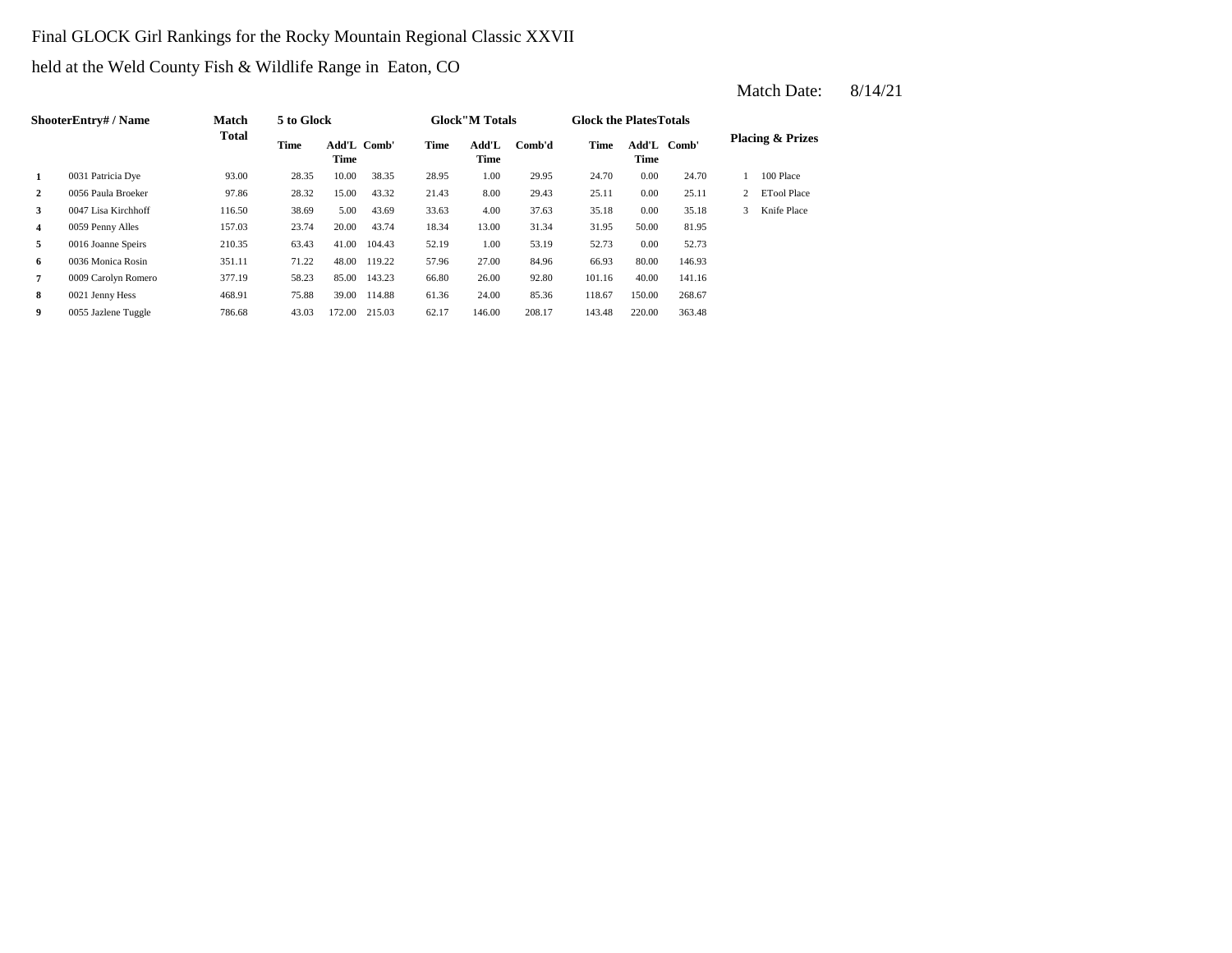## Final Pocket GLOCK Rankings for the Rocky Mountain Regional Classic XXVII

held at the Weld County Fish & Wildlife Range in Eaton, CO

|    | ShooterEntry# / Name   | Match        | 5 to Glock  |       |             |       | <b>Glock</b> "M Totals |        | <b>Glock the Plates Totals</b> |       |             |                |                             |
|----|------------------------|--------------|-------------|-------|-------------|-------|------------------------|--------|--------------------------------|-------|-------------|----------------|-----------------------------|
|    |                        | <b>Total</b> | <b>Time</b> | Time  | Add'L Comb' | Time  | Add'L<br><b>Time</b>   | Comb'd | Time                           | Time  | Add'L Comb' |                | <b>Placing &amp; Prizes</b> |
| 1  | 0025 Wayne Seale*      | 31.72        | 10.68       | 1.00  | 11.68       | 8.99  | 1.00                   | 9.99   | 10.05                          | 0.00  | 10.05       |                | 100 Place                   |
| 2  | 0046 Dennis Kirchhoff* | 43.79        | 12.82       | 5.00  | 17.82       | 10.92 | 1.00                   | 11.92  | 14.05                          | 0.00  | 14.05       |                |                             |
| 3  | 0049 David Hatch*      | 64.73        | 14.32       | 2.00  | 16.32       | 12.58 | 1.00                   | 13.58  | 24.83                          | 10.00 | 34.83       |                |                             |
| 4  | 0043 Fred King*        | 67.59        | 11.66       | 0.00  | 11.66       | 9.67  | 2.00                   | 11.67  | 14.26                          | 30.00 | 44.26       |                |                             |
| 5  | 0015 Hank Shaw         | 68.40        | 20.03       | 5.00  | 25.03       | 17.85 | 1.00                   | 18.85  | 24.52                          | 0.00  | 24.52       |                | 100 Place                   |
| 6  | 0034 Henry Terry       | 74.76        | 17.53       | 11.00 | 28.53       | 17.46 | 2.00                   | 19.46  | 26.77                          | 0.00  | 26.77       | $\mathfrak{2}$ | <b>ETool Place</b>          |
| 7  | 0039 Kenneth Giesen*   | 76.37        | 14.75       | 12.00 | 26.75       | 14.73 | 8.00                   | 22.73  | 26.89                          | 0.00  | 26.89       |                |                             |
| 8  | 0027 Steve Rempe*      | 103.57       | 15.81       | 4.00  | 19.81       | 11.71 | 7.00                   | 18.71  | 25.05                          | 40.00 | 65.05       |                |                             |
| 9  | 0002 David Wood*       | 112.28       | 19.76       | 6.00  | 25.76       | 17.50 | 1.00                   | 18.50  | 38.02                          | 30.00 | 68.02       |                |                             |
| 10 | 0040 Douglas Merle     | 121.38       | 16.51       | 9.00  | 25.51       | 14.48 | 1.00                   | 15.48  | 30.39                          | 50.00 | 80.39       | $\mathbf{3}$   | Knife Place                 |
| 11 | 0058 Penny Alles       | 149.31       | 16.90       | 3.00  | 19.90       | 14.74 | 6.00                   | 20.74  | 28.67                          | 80.00 | 108.67      |                |                             |
| 12 | 0030 Patricia Dye      | 157.40       | 19.54       | 14.00 | 33.54       | 18.74 | 11.00                  | 29.74  | 34.12                          | 60.00 | 94.12       |                |                             |
| 13 | 0017 Duane Thompson    | 180.58       | 17.19       | 24.00 | 41.19       | 17.35 | 3.00                   | 20.35  | 39.04                          | 80.00 | 119.04      |                |                             |
| 14 | 0045 Charles Elliston  | 191.72       | 21.33       | 10.00 | 31.33       | 26.87 | 3.00                   | 29.87  | 60.52                          | 70.00 | 130.52      |                |                             |
| 15 | 0008 Carolyn Romero    | 326.74       | 32.98       | 62.00 | 94.98       | 36.39 | 19.00                  | 55.39  | 86.37                          | 90.00 | 176.37      |                |                             |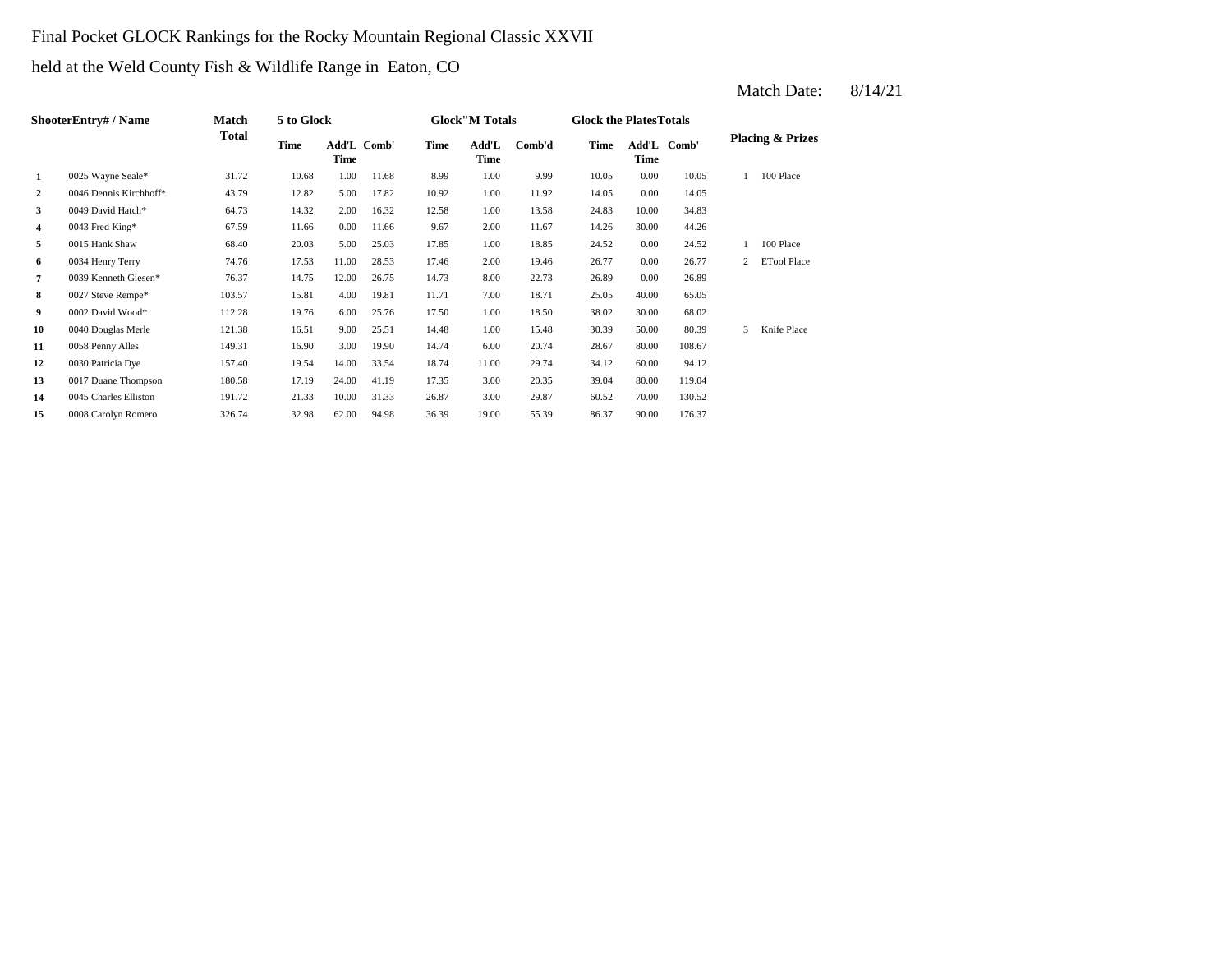#### Final Stock MOS Rankings for the Rocky Mountain Regional Classic XXVII

held at the Weld County Fish & Wildlife Range in Eaton, CO

|                | ShooterEntry# / Name    | Match  | 5 to Glock |                     |       |       | <b>Glock</b> "M Totals |        | <b>Glock the Plates Totals</b> |               |       |   |                             |
|----------------|-------------------------|--------|------------|---------------------|-------|-------|------------------------|--------|--------------------------------|---------------|-------|---|-----------------------------|
|                |                         | Total  | Time       | Add'L Comb'<br>Time |       | Time  | Add'L<br>Time          | Comb'd | Time                           | Add'L<br>Time | Comb' |   | <b>Placing &amp; Prizes</b> |
| 1              | 0013 Lars Karlsson*     | 56.41  | 24.87      | 0.00                | 24.87 | 16.95 | 0.00                   | 16.95  | 14.59                          | 0.00          | 14.59 |   | 100 Place                   |
| $\overline{2}$ | 0020 Paul Dillon*       | 57.44  | 16.96      | 9.00                | 25.96 | 14.05 | 6.00                   | 20.05  | 11.43                          | 0.00          | 11.43 |   |                             |
| 3              | 0054 Alex Ragulsky* Jr. | 61.54  | 23.06      | 8.00                | 31.06 | 16.98 | 0.00                   | 16.98  | 13.50                          | 0.00          | 13.50 |   |                             |
| 4              | 0032 Patrick Miller     | 63.80  | 22.18      | 2.00                | 24.18 | 19.90 | 3.00                   | 22.90  | 16.72                          | 0.00          | 16.72 |   | 50 Random                   |
| 4              |                         | 63.80  | 22.18      | 2.00                | 24.18 | 19.90 | 3.00                   | 22.90  | 16.72                          | 0.00          | 16.72 | 1 | 100 Place                   |
| 5              | 0052 Bryan Larson       | 67.06  | 14.70      | 14.00               | 28.70 | 11.67 | 12.00                  | 23.67  | 14.69                          | 0.00          | 14.69 | 2 | <b>ETool Place</b>          |
| 6              | 0012 Ron Cardwell       | 80.27  | 23.18      | 9.00                | 32.18 | 21.96 | 3.00                   | 24.96  | 23.13                          | 0.00          | 23.13 | 3 | Knife Place                 |
| 7              | 0005 Michael Carpenter  | 115.47 | 26.21      | 34.00               | 60.21 | 21.97 | 4.00                   | 25.97  | 29.29                          | 0.00          | 29.29 |   |                             |
| 8              | 0051 Patricia Dye       | 148.85 | 39.63      | 34.00               | 73.63 | 26.75 | 10.00                  | 36.75  | 38.47                          | 0.00          | 38.47 |   |                             |
| 9              | 0038 Scott Chambers     | 163.50 | 24.77      | 47.00               | 71.77 | 25.17 | 28.00                  | 53.17  | 28.56                          | 10.00         | 38.56 |   |                             |
| 10             | 0003 Alfred Tomasino    | 177.83 | 44.55      | 29.00               | 73.55 | 48.82 | 27.00                  | 75.82  | 28.46                          | 0.00          | 28.46 |   |                             |
| 11             | 0041 Doug Lesh          | 186.14 | 62.49      | 19.00               | 81.49 | 57.42 | 3.00                   | 60.42  | 44.23                          | 0.00          | 44.23 |   |                             |
| 12             | 0023 Joshua Garrison    | 186.62 | 33.81      | 43.00               | 76.81 | 40.59 | 14.00                  | 54.59  | 45.22                          | 10.00         | 55.22 |   |                             |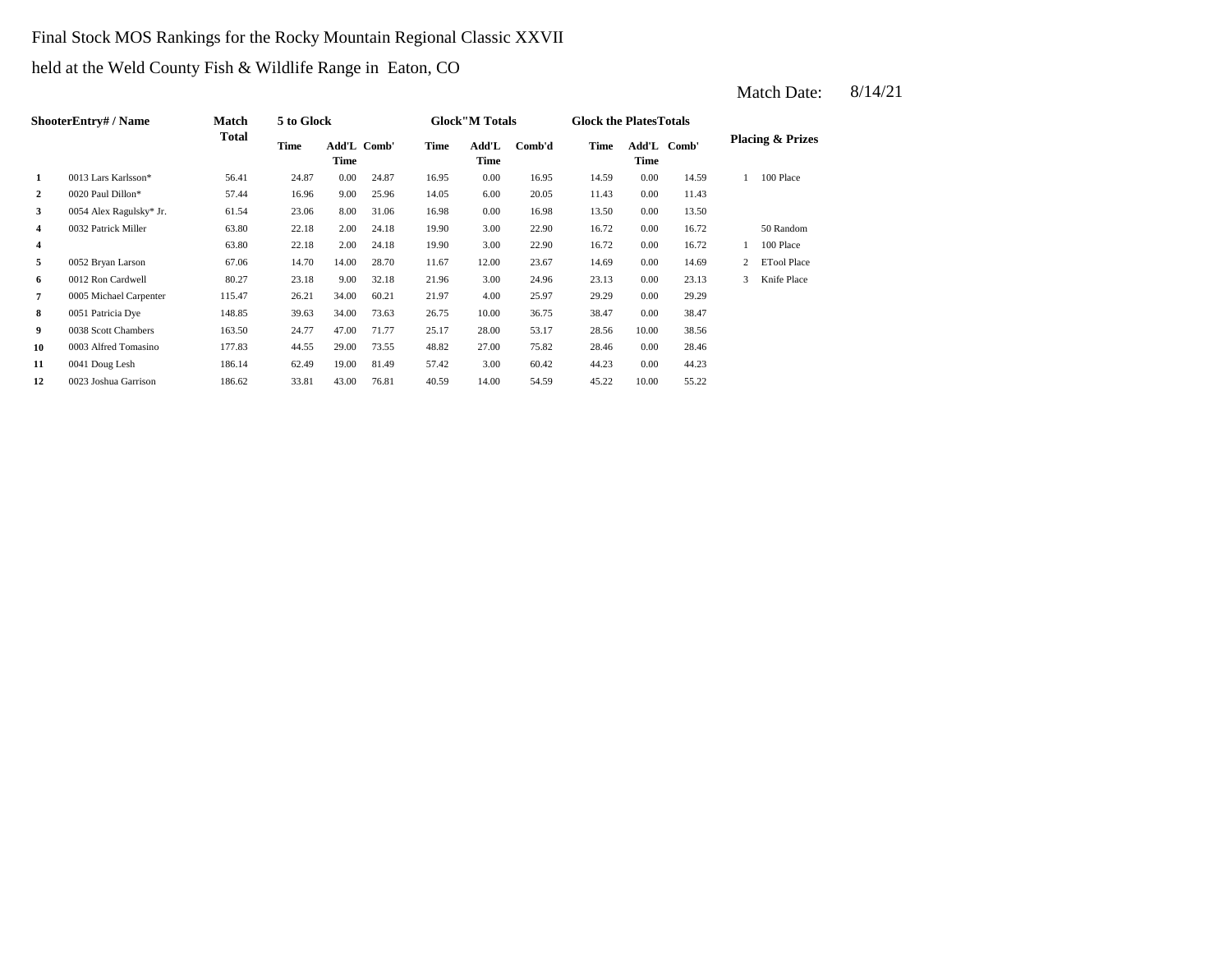Match Date:

**The following scores have not been included in the above results due to administrative issues or scoring errors Please call the GSSF office (770) 437-4718 as soon as possible for further clarification. Thank you.**

**Shooters who did not finish the match...**

**Shooters who did not show**

**1** 0006 Kevin Lee\*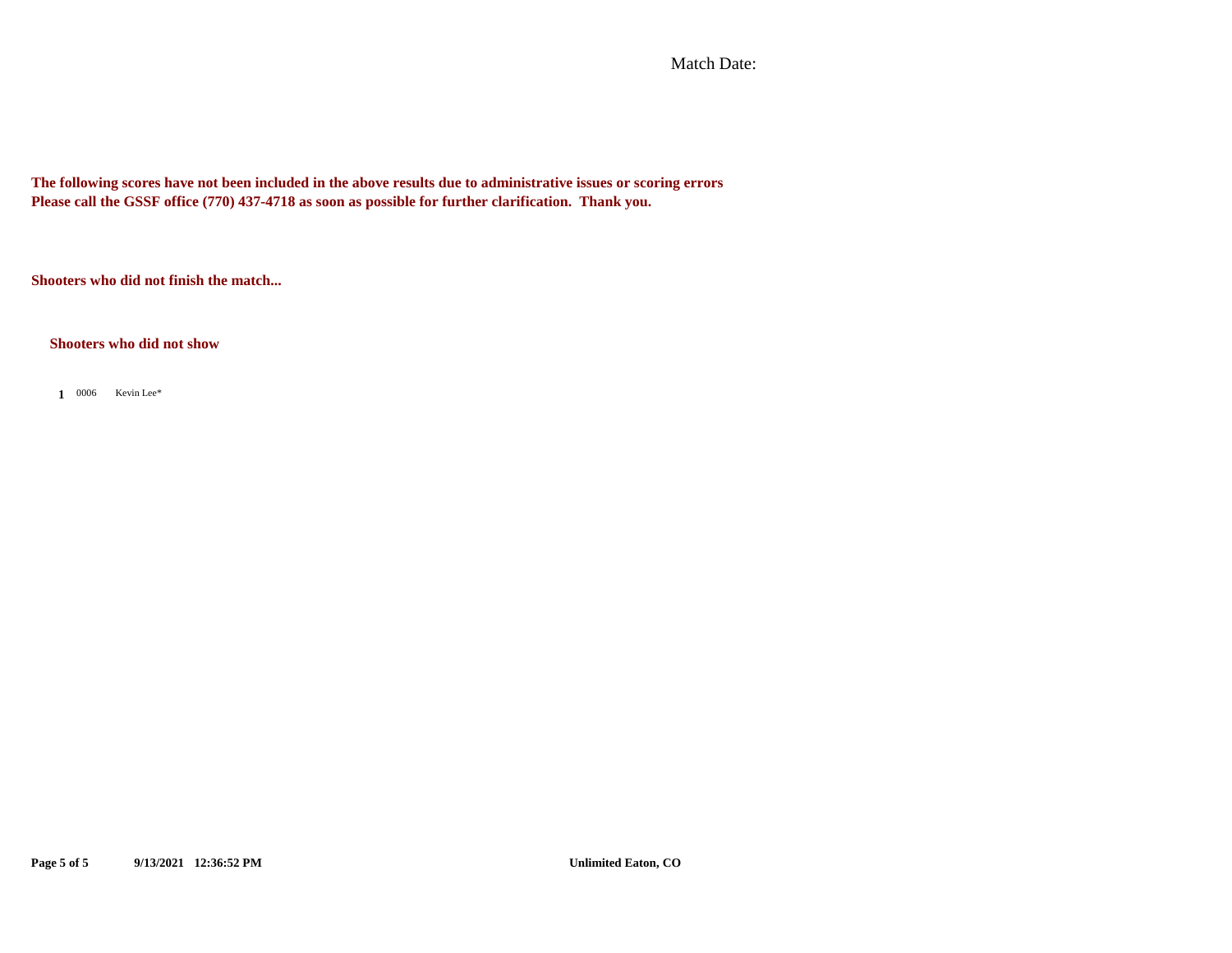### Final Civilian Rankings for the Rocky Mountain Regional Classic XXVII

**Add'L Comb'd Time**

**5 to Glock Totals**

**Match Total**

**ShooterEntry# / Name**

#### held at the Weld County Fish & Wildlife Range in Eaton, CO Match Date: 8/14/21 **Add'L Comb'd Time Placing & Prizes Categories Time Time Glock the PlatesTotals Add'L Comb'd Time Time Glock"M Totals**

| 1               | 0146 Matthew Mungiole | 70.70  | 20.01 | 11.00 | 31.01  | 18.17 | 1.00  | 19.17 | 20.52 | 0.00  | 20.52 |                | Pistol Place    |                            |
|-----------------|-----------------------|--------|-------|-------|--------|-------|-------|-------|-------|-------|-------|----------------|-----------------|----------------------------|
| $\mathbf{2}$    | 0104 Sonny Chan       | 70.80  | 17.41 | 7.00  | 24.41  | 17.44 | 10.00 | 27.44 | 18.95 | 0.00  | 18.95 | $\overline{2}$ | 100 Place       |                            |
| 3               | 0119 David Werner     | 74.99  | 26.65 | 8.00  | 34.65  | 16.17 | 1.00  | 17.17 | 23.17 | 0.00  | 23.17 |                | 3 75 Place      |                            |
| $\overline{4}$  | 0056 Hank Shaw        | 80.33  | 26.55 | 9.00  | 35.55  | 22.01 | 3.00  | 25.01 | 19.77 | 0.00  | 19.77 |                | 75 Super Senior | Super Senior               |
| 5               | 0059 Ken McLemore     | 81.25  | 28.21 | 5.00  | 33.21  | 24.37 | 0.00  | 24.37 | 23.67 | 0.00  | 23.67 |                | 75 Senior       | Senior                     |
| 6               | 0068 Douglas Kim      | 81.49  | 29.37 | 6.00  | 35.37  | 17.50 | 2.00  | 19.50 | 26.62 | 0.00  | 26.62 |                |                 |                            |
| $7\phantom{.0}$ | 0100 Hisao Aoyagi     | 83.40  | 28.20 | 4.00  | 32.20  | 22.82 | 5.00  | 27.82 | 23.38 | 0.00  | 23.38 |                |                 | Senior                     |
| 8               | 0072 Larry Prince     | 91.67  | 20.00 | 19.00 | 39.00  | 22.58 | 1.00  | 23.58 | 29.09 | 0.00  | 29.09 |                |                 |                            |
| 9               | 0029 Ron Cardwell     | 93.12  | 18.84 | 21.00 | 39.84  | 19.36 | 9.00  | 28.36 | 24.92 | 0.00  | 24.92 |                |                 |                            |
| 10              | 0097 Jeff Kwon        | 94.00  | 25.88 | 19.00 | 44.88  | 20.45 | 5.00  | 25.45 | 23.67 | 0.00  | 23.67 |                |                 |                            |
| 11              | 0154 Wesley Anderson  | 95.11  | 27.47 | 15.00 | 42.47  | 24.48 | 2.00  | 26.48 | 26.16 | 0.00  | 26.16 |                |                 |                            |
| 12              | 0013 Michael Staublin | 95.42  | 24.79 | 14.00 | 38.79  | 23.66 | 2.00  | 25.66 | 30.97 | 0.00  | 30.97 |                |                 | Senior                     |
| 13              | 0048 Douglas Merle    | 102.39 | 25.99 | 22.00 | 47.99  | 22.12 | 9.00  | 31.12 | 23.28 | 0.00  | 23.28 |                |                 | Super Senior               |
| 14              | 0151 Tristan Kreb     | 104.66 | 23.85 | 27.00 | 50.85  | 19.83 | 11.00 | 30.83 | 22.98 | 0.00  | 22.98 |                |                 |                            |
| 15              | 0157 Penny Alles      | 106.60 | 24.91 | 13.00 | 37.91  | 18.78 | 22.00 | 40.78 | 27.91 | 0.00  | 27.91 |                | 75 Adult Female | Adult Female               |
| 16              | 0035 Patricia Dye     | 111.80 | 29.08 | 14.00 | 43.08  | 25.24 | 15.00 | 40.24 | 28.48 | 0.00  | 28.48 |                |                 | Adult Female, Super Senior |
| 17              | 0148 Harold Roby III  | 115.14 | 21.23 | 26.00 | 47.23  | 21.43 | 18.00 | 39.43 | 28.48 | 0.00  | 28.48 |                |                 |                            |
| 18              | 0091 Jan Schuenemeyer | 117.29 | 36.84 | 18.00 | 54.84  | 29.99 | 3.00  | 32.99 | 29.46 | 0.00  | 29.46 |                |                 | Adult Female, Senior       |
| 19              | 0141 Paula Broeker    | 120.37 | 30.79 | 15.00 | 45.79  | 22.99 | 5.00  | 27.99 | 36.59 | 10.00 | 46.59 |                | 50 Random       | <b>Adult Female</b>        |
| 20              | 0144 Mark Bareta      | 126.81 | 30.65 | 21.00 | 51.65  | 30.08 | 11.00 | 41.08 | 34.08 | 0.00  | 34.08 |                |                 | Super Senior               |
| 21              | 0076 Nicholas Garvin  | 128.18 | 30.44 | 23.00 | 53.44  | 28.25 | 7.00  | 35.25 | 29.49 | 10.00 | 39.49 |                | 75 Junior Male  | Junior Male                |
| 22              | 0024 Kolin Koon       | 129.69 | 41.19 | 9.00  | 50.19  | 36.33 | 3.00  | 39.33 | 40.17 | 0.00  | 40.17 |                |                 |                            |
| 23              | 0102 Jeremy Kong      | 148.40 | 32.68 | 46.00 | 78.68  | 26.60 | 12.00 | 38.60 | 31.12 | 0.00  | 31.12 |                |                 |                            |
| 24              | 0028 Jim Deppe        | 154.87 | 40.99 | 14.00 | 54.99  | 33.99 | 12.00 | 45.99 | 53.89 | 0.00  | 53.89 |                |                 | Senior                     |
| 25              | 0009 Randy Smith      | 161.28 | 28.03 | 40.00 | 68.03  | 22.52 | 28.00 | 50.52 | 22.73 | 20.00 | 42.73 |                |                 | Senior                     |
| 26              | 0128 Angelo DeSimone  | 163.44 | 37.25 | 55.00 | 92.25  | 26.90 | 5.00  | 31.90 | 39.29 | 0.00  | 39.29 |                |                 |                            |
| 27              | 0052 Paul Winckler    | 163.91 | 37.53 | 40.00 | 77.53  | 31.74 | 17.00 | 48.74 | 37.64 | 0.00  | 37.64 |                |                 |                            |
| 28              | 0077 Joshua Garrison  | 176.11 | 28.34 | 42.00 | 70.34  | 31.08 | 25.00 | 56.08 | 39.69 | 10.00 | 49.69 |                |                 |                            |
| 29              | 0093 Daniel Cornwell  | 189.61 | 23.62 | 41.00 | 64.62  | 23.63 | 30.00 | 53.63 | 41.36 | 30.00 | 71.36 |                |                 |                            |
| 30              | 0115 Doug Lesh        | 193.78 | 46.82 | 14.00 | 60.82  | 41.70 | 17.00 | 58.70 | 74.26 | 0.00  | 74.26 |                |                 | Super Senior               |
| 31              | 0140 Larry Thompson   | 198.38 | 40.98 | 39.00 | 79.98  | 42.17 | 11.00 | 53.17 | 45.23 | 20.00 | 65.23 |                |                 |                            |
| 32              | 0143 Ben Bargelt      | 202.84 | 39.58 | 67.00 | 106.58 | 29.88 | 16.00 | 45.88 | 30.38 | 20.00 | 50.38 |                |                 | Super Senior               |
| 33              | 0133 Bryan Larson     | 211.12 | 16.76 | 86.00 | 102.76 | 12.23 | 35.00 | 47.23 | 31.13 | 30.00 | 61.13 |                |                 |                            |
| 34              | 0001 Max Lloyd        | 212.45 | 27.60 | 53.00 | 80.60  | 23.85 | 45.00 | 68.85 | 43.00 | 20.00 | 63.00 |                |                 |                            |
| 35              | 0121 Zachary Karlsson | 213.05 | 68.59 | 15.00 | 83.59  | 54.31 | 3.00  | 57.31 | 72.15 | 0.00  | 72.15 |                |                 |                            |
|                 |                       |        |       |       |        |       |       |       |       |       |       |                |                 |                            |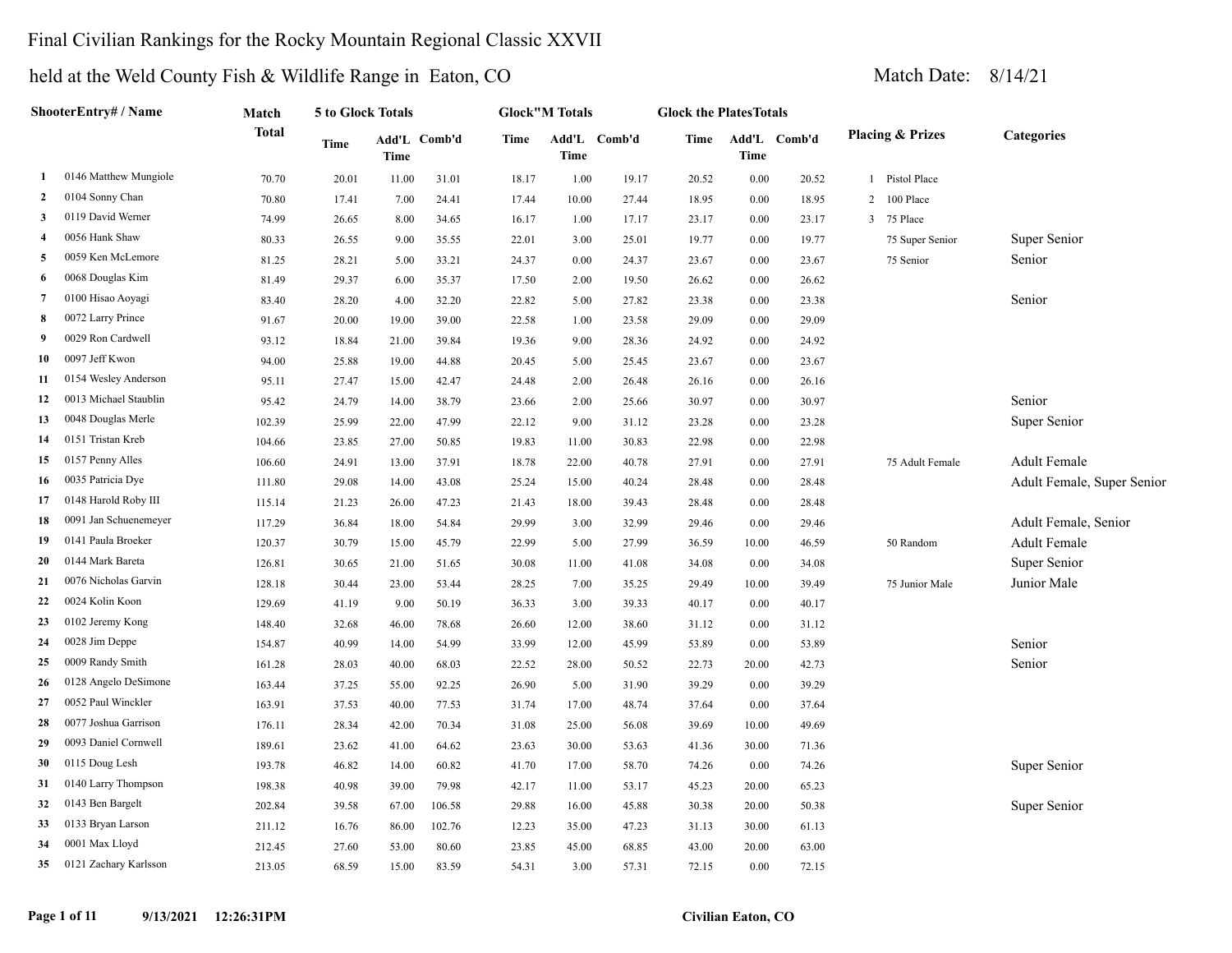|    | <b>ShooterEntry# / Name</b> | Match  | 5 to Glock Totals |        |              |        | <b>Glock</b> "M Totals |        | <b>Glock the Plates Totals</b> |               |        |                             |                     |
|----|-----------------------------|--------|-------------------|--------|--------------|--------|------------------------|--------|--------------------------------|---------------|--------|-----------------------------|---------------------|
|    |                             | Total  | Time              | Time   | Add'L Comb'd | Time   | Add'L<br>Time          | Comb'd | Time                           | Add'L<br>Time | Comb'd | <b>Placing &amp; Prizes</b> | <b>Categories</b>   |
| 36 | 0109 Daniel Case            | 221.17 | 34.53             | 45.00  | 79.53        | 33.61  | 6.00                   | 39.61  | 72.03                          | 30.00         | 102.03 |                             |                     |
| 37 | 0054 Ambrosio Castillo      | 221.39 | 42.12             | 42.00  | 84.12        | 43.56  | 8.00                   | 51.56  | 55.71                          | 30.00         | 85.71  |                             | Senior              |
| 38 | 0096 Robert Rosin           | 223.74 | 20.25             | 32.00  | 52.25        | 18.39  | 15.00                  | 33.39  | 38.10                          | 100.00        | 138.10 |                             |                     |
| 39 | 0053 Joshua Zimmerle        | 263.56 | 37.16             | 37.00  | 74.16        | 30.57  | 33.00                  | 63.57  | 65.83                          | 60.00         | 125.83 |                             |                     |
| 40 | 0132 Greg Goodyear          | 353.80 | 33.14             | 89.00  | 122.14       | 31.61  | 26.00                  | 57.61  | 64.05                          | 110.00        | 174.05 |                             | Senior              |
| 41 | 0012 Alfred Tomasino        | 355.12 | 42.82             | 39.00  | 81.82        | 36.44  | 18.00                  | 54.44  | 158.86                         | 60.00         | 218.86 |                             | Senior              |
| 42 | 0067 Jenny Hess             | 391.24 | 67.01             | 27.00  | 94.01        | 57.96  | 5.00                   | 62.96  | 114.27                         | 120.00        | 234.27 |                             | <b>Adult Female</b> |
| 43 | 0016 Robert Belknap         | 435.21 | 68.39             | 95.00  | 163.39       | 65.64  | 21.00                  | 86.64  | 115.18                         | 70.00         | 185.18 |                             | Senior              |
| 44 | 0139 Christopher Baldwin    | 524.24 | 53.42             | 146.00 | 199.42       | 67.13  | 66.00                  | 133.13 | 111.69                         | 80.00         | 191.69 |                             |                     |
| 45 | 0088 Kirsten Zimmerle       | 583.16 | 59.63             | 116.00 | 175.63       | 197.50 | 69.00                  | 266.50 | 81.03                          | 60.00         | 141.03 |                             | <b>Adult Female</b> |
| 46 | 0108 Caleb Chambers         | 636.78 | 53.65             | 147.00 | 200.65       | 52.37  | 79.00                  | 131.37 | 124.76                         | 180.00        | 304.76 |                             | Junior Male         |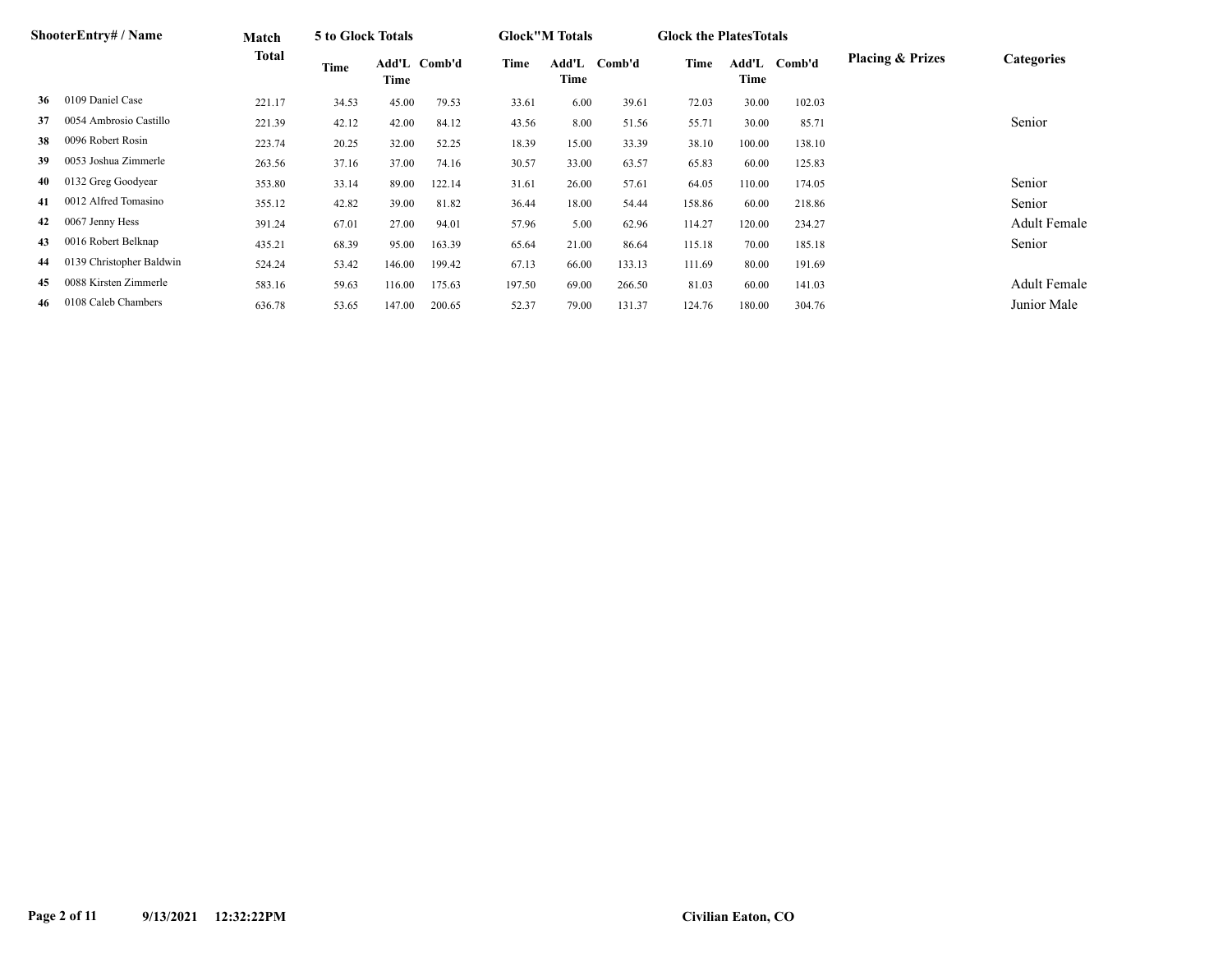## Final Competition Rankings for the Rocky Mountain Regional Classic XXVII

|    | ShooterEntry# / Name    | Match        | 5 to Glock Totals |             |              |             | <b>Glock</b> "M Totals |              | <b>Glock the PlatesTotals</b> |             |              |              |                             |
|----|-------------------------|--------------|-------------------|-------------|--------------|-------------|------------------------|--------------|-------------------------------|-------------|--------------|--------------|-----------------------------|
|    |                         | <b>Total</b> | <b>Time</b>       | <b>Time</b> | Add'L Comb'd | <b>Time</b> | <b>Time</b>            | Add'L Comb'd | Time                          | <b>Time</b> | Add'L Comb'd |              | <b>Placing &amp; Prizes</b> |
| 1  | 0083 Wayne Seale*       | 40.71        | 13.52             | 1.00        | 14.52        | 11.65       | 4.00                   | 15.65        | 10.54                         | 0.00        | 10.54        | 1            | Pistol MatchMeister         |
| 2  | 0124 Dennis Kirchhoff*  | 43.26        | 15.55             | 2.00        | 17.55        | 14.93       | 0.00                   | 14.93        | 10.78                         | 0.00        | 10.78        | $\mathbf{1}$ | 100 Place                   |
| 3  | 0063 Paul Dillon*       | 51.67        | 17.53             | 3.00        | 20.53        | 13.77       | 3.00                   | 16.77        | 14.37                         | 0.00        | 14.37        |              |                             |
| 4  | 0127 Scott Starks       | 58.55        | 18.27             | 7.00        | 25.27        | 14.66       | 1.00                   | 15.66        | 17.62                         | 0.00        | 17.62        |              | 1 Pistol Place              |
| 5  | 0018 Robert Winckler*   | 58.73        | 18.83             | 10.00       | 28.83        | 13.88       | 0.00                   | 13.88        | 16.02                         | 0.00        | 16.02        |              |                             |
| 6  | 0045 Chris Lucero*      | 61.42        | 18.60             | 9.00        | 27.60        | 16.23       | 1.00                   | 17.23        | 16.59                         | 0.00        | 16.59        |              |                             |
| 7  | 0041 Lars Karlsson*     | 69.71        | 23.30             | 10.00       | 33.30        | 16.40       | 2.00                   | 18.40        | 18.01                         | 0.00        | 18.01        |              |                             |
| 8  | 0137 Alex Ragulsky* Jr. | 72.35        | 26.92             | 6.00        | 32.92        | 16.10       | 6.00                   | 22.10        | 17.33                         | 0.00        | 17.33        |              |                             |
| 9  | 0147 Matthew Mungiole   | 73.40        | 21.15             | 14.00       | 35.15        | 16.86       | 1.00                   | 17.86        | 20.39                         | 0.00        | 20.39        |              | 2 \$100.00 Place            |
| 10 | 0060 Ken McLemore       | 78.93        | 27.85             | 4.00        | 31.85        | 22.86       | 4.00                   | 26.86        | 20.22                         | 0.00        | 20.22        |              | 3 \$75.00 Place             |
| 11 | 0069 Douglas Kim        | 81.14        | 25.46             | 12.00       | 37.46        | 17.73       | 5.00                   | 22.73        | 20.95                         | 0.00        | 20.95        |              |                             |
| 12 | 0005 David Wood*        | 81.72        | 28.27             | 5.00        | 33.27        | 21.03       | 3.00                   | 24.03        | 24.42                         | 0.00        | 24.42        |              |                             |
| 13 | 0057 Hank Shaw          | 82.56        | 26.18             | 5.00        | 31.18        | 22.28       | 6.00                   | 28.28        | 23.10                         | 0.00        | 23.10        |              |                             |
| 14 | 0031 Ron Cardwell       | 90.82        | 19.97             | 14.00       | 33.97        | 19.80       | 8.00                   | 27.80        | 29.05                         | 0.00        | 29.05        |              |                             |
| 15 | 0098 Jeff Kwon          | 98.89        | 24.81             | 21.00       | 45.81        | 22.15       | 7.00                   | 29.15        | 23.93                         | 0.00        | 23.93        |              |                             |
| 16 | 0158 Penny Alles        | 103.22       | 23.25             | 24.00       | 47.25        | 18.50       | 13.00                  | 31.50        | 24.47                         | 0.00        | 24.47        |              |                             |
| 17 | 0089 Patrick Miller     | 106.05       | 24.94             | 21.00       | 45.94        | 21.88       | 6.00                   | 27.88        | 32.23                         | 0.00        | 32.23        |              |                             |
| 18 | 0152 Tristan Kreb       | 106.56       | 22.70             | 31.00       | 53.70        | 20.51       | 7.00                   | 27.51        | 25.35                         | 0.00        | 25.35        |              |                             |
| 19 | 0149 Harold Roby III    | 110.53       | 21.79             | 23.00       | 44.79        | 18.81       | 20.00                  | 38.81        | 26.93                         | 0.00        | 26.93        |              |                             |
| 20 | 0112 Chris Lesh         | 111.96       | 19.05             | 37.00       | 56.05        | 16.02       | 17.00                  | 33.02        | 22.89                         | 0.00        | 22.89        |              |                             |
| 21 | 0117 Charles Elliston   | 129.99       | 41.16             | 13.00       | 54.16        | 42.02       | 1.00                   | 43.02        | 32.81                         | 0.00        | 32.81        |              |                             |
| 22 | 0131 David Hatch*       | 159.61       | 22.11             | 19.00       | 41.11        | 65.55       | 29.00                  | 94.55        | 23.95                         | 0.00        | 23.95        |              |                             |
| 23 | 0134 Bryan Larson       | 161.71       | 16.41             | 36.00       | 52.41        | 12.09       | 29.00                  | 41.09        | 38.21                         | 30.00       | 68.21        |              |                             |
| 24 | 0142 Paula Broeker      | 162.53       | 34.62             | 25.00       | 59.62        | 27.29       | 19.00                  | 46.29        | 46.62                         | 10.00       | 56.62        |              |                             |
| 25 | 0058 Joanne Speirs      | 166.05       | 60.67             | 6.00        | 66.67        | 48.51       | 1.00                   | 49.51        | 49.87                         | 0.00        | 49.87        |              |                             |
| 26 | 0155 Wesley Anderson    | 170.45       | 25.92             | 20.00       | 45.92        | 22.42       | 14.00                  | 36.42        | 38.11                         | 50.00       | 88.11        |              |                             |
| 27 | 0129 Angelo DeSimone    | 189.18       | 38.41             | 33.00       | 71.41        | 28.84       | 8.00                   | 36.84        | 60.93                         | 20.00       | 80.93        |              |                             |
| 28 | 0027 Christopher Romero | 234.10       | 38.58             | 95.00       | 133.58       | 41.74       | 11.00                  | 52.74        | 47.78                         | 0.00        | 47.78        |              |                             |
| 29 | 0122 Zachary Karlsson   | 242.10       | 76.58             | 23.00       | 99.58        | 52.81       | 7.00                   | 59.81        | 82.71                         | 0.00        | 82.71        |              |                             |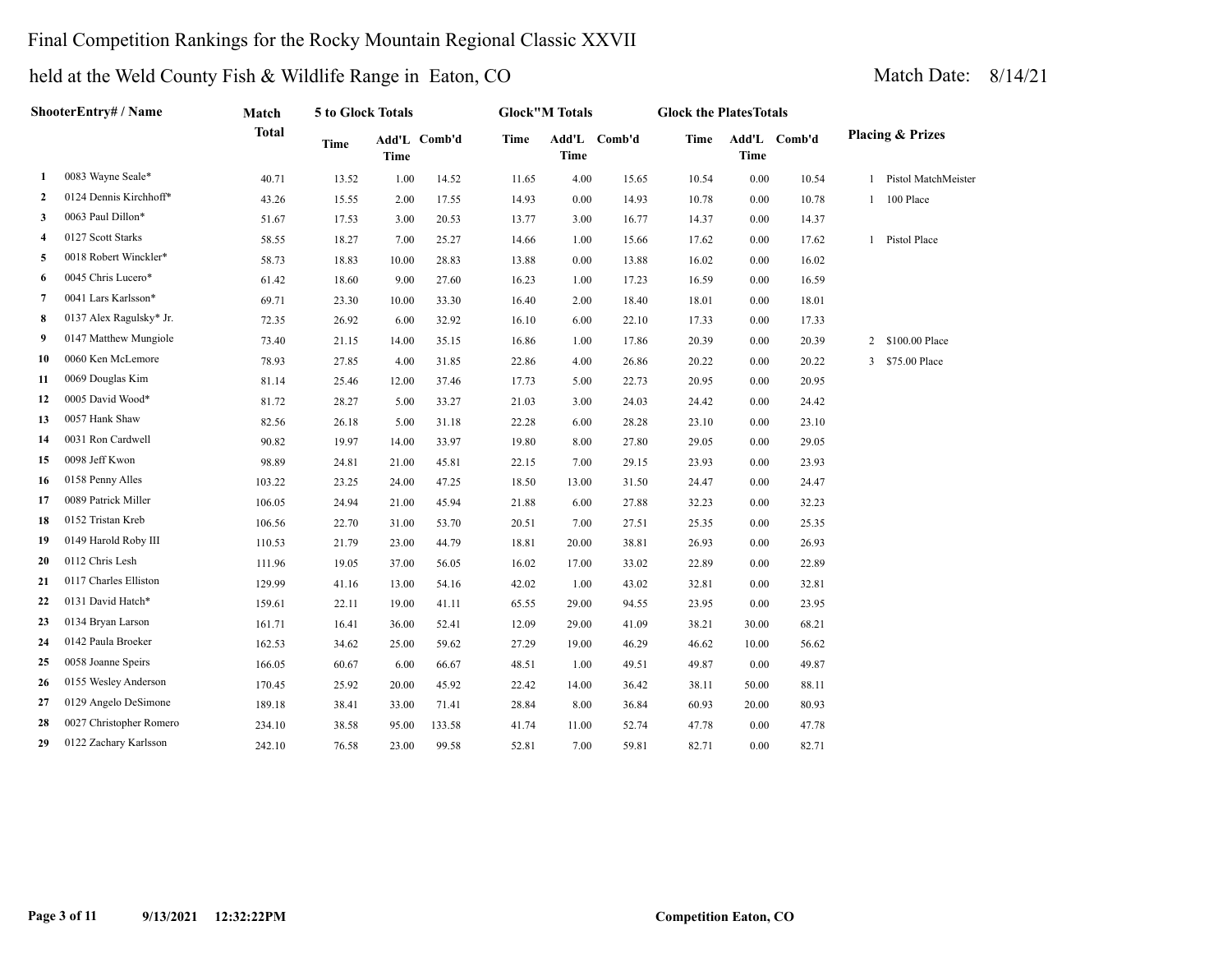## Final Guardian Rankings for the Rocky Mountain Regional Classic XXVII

|    | ShooterEntry# / Name    | Match  | 5 to Glock Totals |                      |       |       | <b>Glock</b> "M Totals |        | <b>Glock the Plates Totals</b> |               |        |                             |                          |
|----|-------------------------|--------|-------------------|----------------------|-------|-------|------------------------|--------|--------------------------------|---------------|--------|-----------------------------|--------------------------|
|    |                         | Total  | Time              | Add'L Comb'd<br>Time |       | Time  | Add'L<br>Time          | Comb'd | Time                           | Add'L<br>Time | Comb'd | <b>Placing &amp; Prizes</b> | <b>Categories</b>        |
|    | 0111 Chris Lesh         | 78.56  | 19.66             | 8.00                 | 27.66 | 16.20 | 14.00                  | 30.20  | 20.70                          | 0.00          | 20.70  | 100 Place                   |                          |
|    | 0094 Henry Terry        | 114.38 | 30.25             | 15.00                | 45.25 | 27.19 | 4.00                   | 31.19  | 37.94                          | 0.00          | 37.94  | 2 Etool Place               | Super Senior             |
|    |                         | 114.38 | 30.25             | 15.00                | 45.25 | 27.19 | 4.00                   | 31.19  | 37.94                          | 0.00          | 37.94  | 75 Super Senior             | Super Senior             |
| 3  | 0055 Duane Thompson     | 135.83 | 29.56             | 25.00                | 54.56 | 23.48 | 18.00                  | 41.48  | 39.79                          | 0.00          | 39.79  | 3 Knife Place               | Challenged, Super Senior |
| 3  |                         | 135.83 | 29.56             | 25.00                | 54.56 | 23.48 | 18.00                  | 41.48  | 39.79                          | 0.00          | 39.79  | 75 Challenged               | Challenged, Super Senior |
|    | 0074 Chris Garvin       | 139.71 | 25.17             | 37.00                | 62.17 | 30.70 | 9.00                   | 39.70  | 37.84                          | 0.00          | 37.84  |                             |                          |
| 5. | 106 Scott Chambers      | 153.02 | 23.04             | 39.00                | 62.04 | 23.16 | 27.00                  | 50.16  | 30.82                          | 10.00         | 40.82  |                             |                          |
|    | 6 0116 Charles Elliston | 155.20 | 46.70             | 11.00                | 57.70 | 40.34 | 16.00                  | 56.34  | 41.16                          | 0.00          | 41.16  |                             | Super Senior             |
|    | 0092 Ken Balltrip       | 165.51 | 28.29             | 21.00                | 49.29 | 26.88 | 17.00                  | 43.88  | 52.34                          | 20.00         | 72.34  |                             |                          |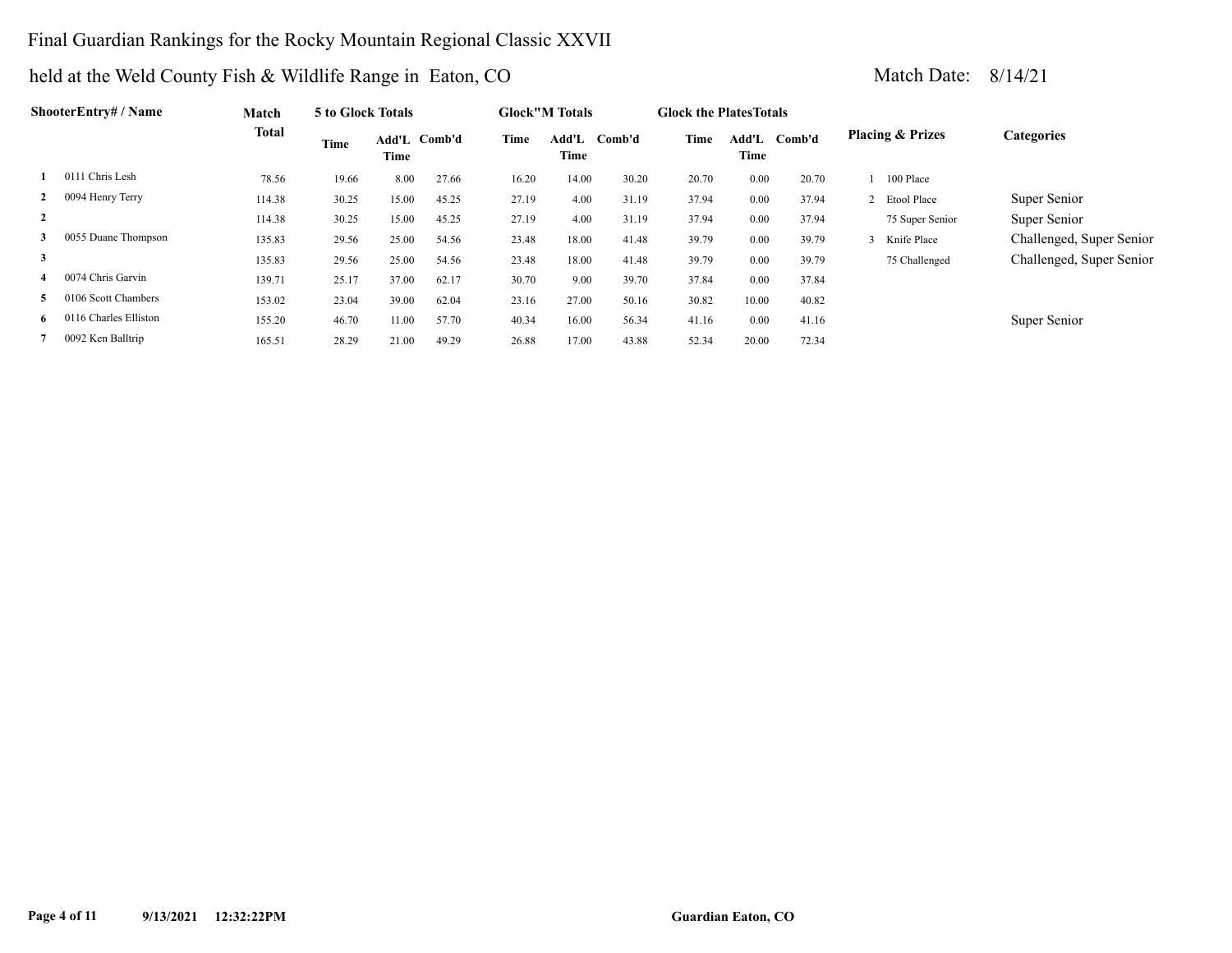## Final Heavy Metal Rankings for the Rocky Mountain Regional Classic XXVII

|              | ShooterEntry# / Name    | Match        | 5 to Glock Totals |       |              |       | <b>Glock"M Totals</b> |              | <b>Glock the Plates Totals</b> |       |              |   |                             |
|--------------|-------------------------|--------------|-------------------|-------|--------------|-------|-----------------------|--------------|--------------------------------|-------|--------------|---|-----------------------------|
|              |                         | <b>Total</b> | Time              | Time  | Add'L Comb'd | Time  | Time                  | Add'L Comb'd | Time                           | Time  | Add'L Comb'd |   | <b>Placing &amp; Prizes</b> |
| 1            | 0086 Wayne Seale*       | 45.10        | 15.35             | 2.00  | 17.35        | 12.86 | 1.00                  | 13.86        | 13.89                          | 0.00  | 13.89        |   | 100 Place                   |
| $\mathbf{2}$ | 0126 Dennis Kirchhoff*  | 48.62        | 19.48             | 4.00  | 23.48        | 13.89 | 0.00                  | 13.89        | 11.25                          | 0.00  | 11.25        |   |                             |
| 3            | 0021 Robert Winckler*   | 54.83        | 17.64             | 7.00  | 24.64        | 12.75 | 0.00                  | 12.75        | 17.44                          | 0.00  | 17.44        |   | Pistol Random               |
| 4            | 0066 Paul Dillon*       | 64.03        | 17.94             | 13.00 | 30.94        | 14.69 | 2.00                  | 16.69        | 16.40                          | 0.00  | 16.40        |   |                             |
| 5            | 0044 Lars Karlsson*     | 65.87        | 23.21             | 5.00  | 28.21        | 15.49 | 3.00                  | 18.49        | 19.17                          | 0.00  | 19.17        |   |                             |
| 6            | 0138 Alex Ragulsky* Jr. | 77.67        | 27.98             | 3.00  | 30.98        | 16.30 | 14.00                 | 30.30        | 16.39                          | 0.00  | 16.39        |   |                             |
| 7            | 0051 Douglas Merle      | 96.37        | 27.30             | 19.00 | 46.30        | 22.67 | 4.00                  | 26.67        | 23.40                          | 0.00  | 23.40        |   | 100 Place                   |
| 8            | 0008 David Wood*        | 101.31       | 31.44             | 9.00  | 40.44        | 25.82 | 4.00                  | 29.82        | 31.05                          | 0.00  | 31.05        |   |                             |
| 9            | 0038 Patricia Dye       | 125.82       | 34.47             | 16.00 | 50.47        | 30.21 | 7.00                  | 37.21        | 38.14                          | 0.00  | 38.14        | 2 | Etool Place                 |
| 10           | 0014 Michael Staublin   | 130.03       | 27.86             | 25.00 | 52.86        | 25.38 | 10.00                 | 35.38        | 41.79                          | 0.00  | 41.79        | 3 | Knife Place                 |
| 11           | 0153 Tristan Kreb       | 144.71       | 21.91             | 62.00 | 83.91        | 18.86 | 7.00                  | 25.86        | 24.94                          | 10.00 | 34.94        |   |                             |
| 12           | 0156 Wesley Anderson    | 161.11       | 27.74             | 42.00 | 69.74        | 29.99 | 30.00                 | 59.99        | 31.38                          | 0.00  | 31.38        |   |                             |
| 13           | 0075 Chris Garvin       | 177.98       | 28.48             | 67.00 | 95.48        | 34.65 | 5.00                  | 39.65        | 42.85                          | 0.00  | 42.85        |   |                             |
| 14           | 0150 Harold Roby III    | 200.19       | 23.48             | 25.00 | 48.48        | 80.31 | 14.00                 | 94.31        | 47.40                          | 10.00 | 57.40        |   |                             |
| 15           | 0079 Joshua Garrison    | 269.75       | 28.52             | 64.00 | 92.52        | 28.72 | 30.00                 | 58.72        | 48.51                          | 70.00 | 118.51       |   |                             |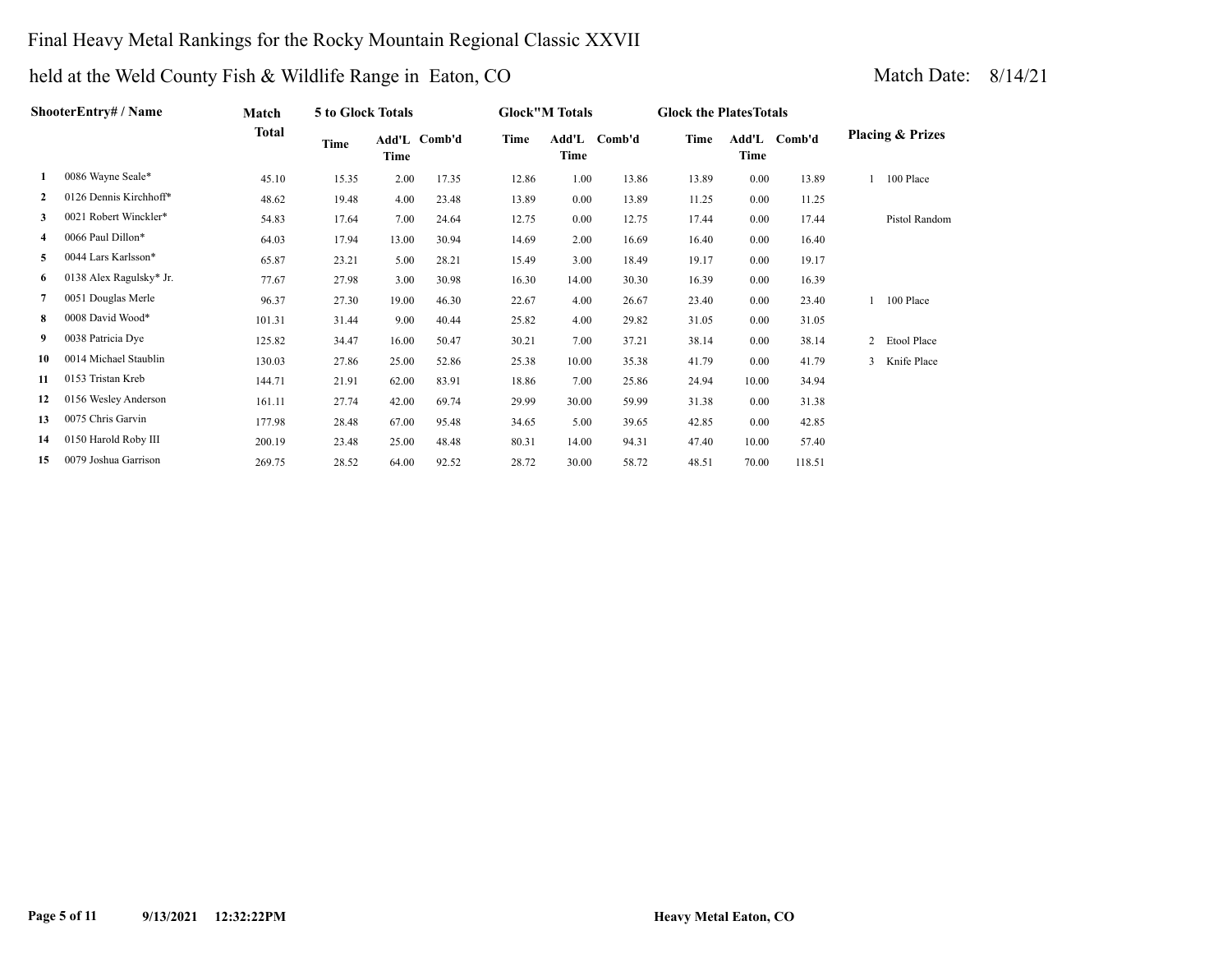## Final Major Sub Rankings for the Rocky Mountain Regional Classic XXVII

|    | <b>ShooterEntry#/Name</b> | Match        | 5 to Glock Totals |       |              |       | <b>Glock</b> "M Totals |        | <b>Glock the Plates Totals</b> |               |        |                |                             |
|----|---------------------------|--------------|-------------------|-------|--------------|-------|------------------------|--------|--------------------------------|---------------|--------|----------------|-----------------------------|
|    |                           | <b>Total</b> | Time              | Time  | Add'L Comb'd | Time  | Add'L<br>Time          | Comb'd | Time                           | Add'L<br>Time | Comb'd |                | <b>Placing &amp; Prizes</b> |
|    | 0040 Lars Karlsson*       | 42.81        | 14.64             | 1.00  | 15.64        | 11.15 | 0.00                   | 11.15  | 16.02                          | 0.00          | 16.02  |                | 100 Place                   |
|    | 0062 Paul Dillon*         | 46.71        | 12.23             | 6.00  | 18.23        | 10.65 | 1.00                   | 11.65  | 16.83                          | 0.00          | 16.83  |                | 50 Random                   |
| 3  | 0082 Wayne Seale*         | 71.31        | 8.94              | 7.00  | 15.94        | 8.51  | 2.00                   | 10.51  | 14.86                          | 30.00         | 44.86  |                |                             |
| 4  | 0004 David Wood*          | 71.97        | 18.84             | 5.00  | 23.84        | 16.11 | 0.00                   | 16.11  | 32.02                          | 0.00          | 32.02  |                | 50 Random                   |
| 5. | 0101 Hisao Aoyagi         | 76.22        | 15.19             | 8.00  | 23.19        | 14.97 | 2.00                   | 16.97  | 26.06                          | 10.00         | 36.06  |                | 100 Place                   |
| 6  | 0050 Douglas Merle        | 105.36       | 17.24             | 17.00 | 34.24        | 16.10 | 0.00                   | 16.10  | 25.02                          | 30.00         | 55.02  | $\overline{2}$ | Etool Place                 |
|    | 0030 Ron Cardwell         | 136.24       | 13.67             | 10.00 | 23.67        | 14.26 | 2.00                   | 16.26  | 36.31                          | 60.00         | 96.31  |                | Knife Place                 |
| 8  | 0026 Christopher Romero   | 229.39       | 22.87             | 24.00 | 46.87        | 26.35 | 3.00                   | 29.35  | 43.17                          | 110.00        | 153.17 |                |                             |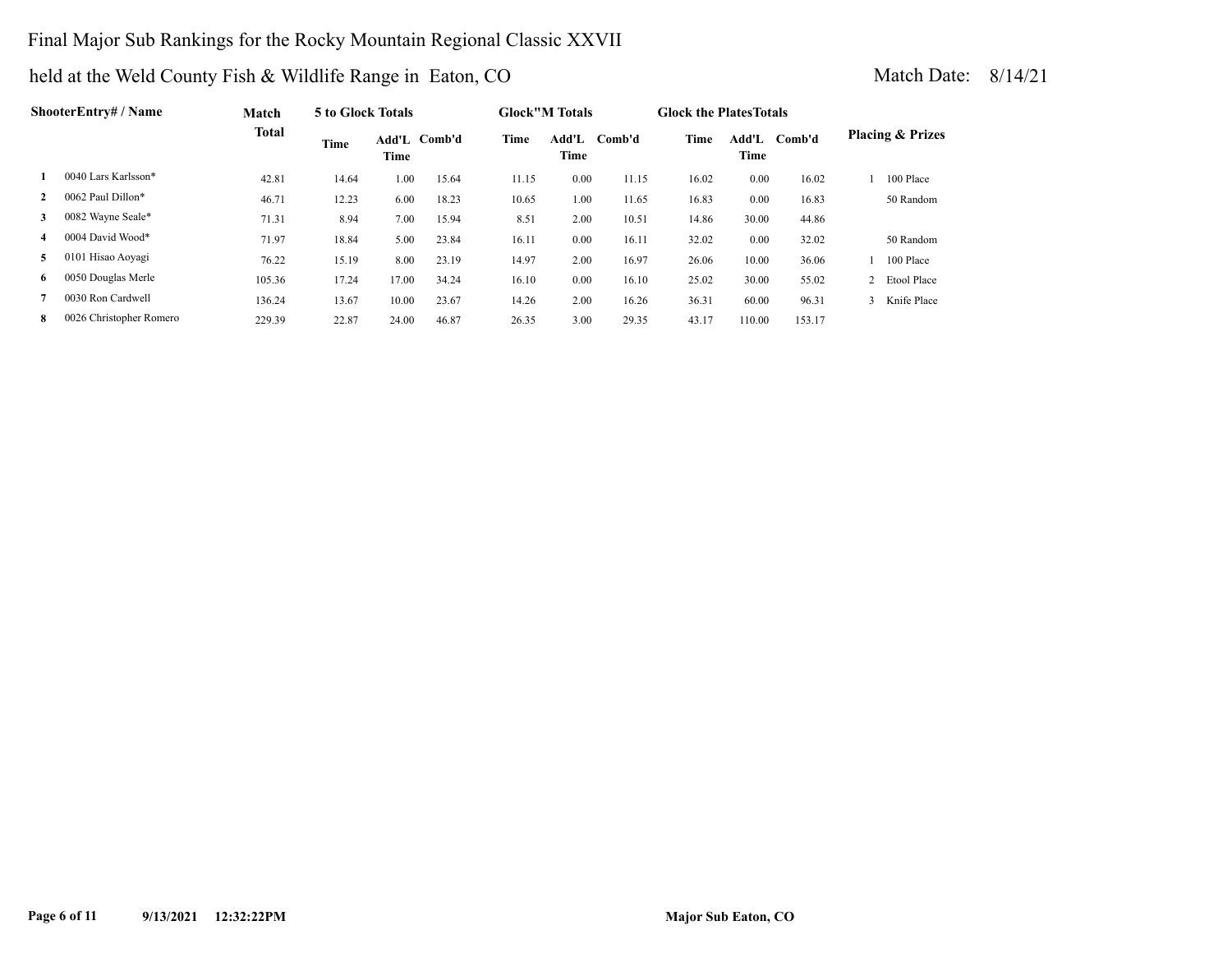## Final Master Stock Rankings for the Rocky Mountain Regional Classic XXVII

|              | ShooterEntry# / Name   | Match        | 5 to Glock Totals |       |              |       | <b>Glock</b> "M Totals |        | <b>Glock the Plates Totals</b> |               |        |                             |
|--------------|------------------------|--------------|-------------------|-------|--------------|-------|------------------------|--------|--------------------------------|---------------|--------|-----------------------------|
|              |                        | <b>Total</b> | Time              | Time  | Add'L Comb'd | Time  | Add'L<br>Time          | Comb'd | Time                           | Add'L<br>Time | Comb'd | <b>Placing &amp; Prizes</b> |
|              | 0125 Dennis Kirchhoff* | 45.49        | 16.56             | 2.00  | 18.56        | 15.21 | 1.00                   | 16.21  | 10.72                          | 0.00          | 10.72  | 100 Place                   |
| $\mathbf{2}$ | 0085 Wayne Seale*      | 46.63        | 14.37             | 2.00  | 16.37        | 12.51 | 1.00                   | 13.51  | 16.75                          | 0.00          | 16.75  | 2 Etool Place               |
| 3            | 0065 Paul Dillon*      | 50.27        | 16.71             | 5.00  | 21.71        | 13.52 | 1.00                   | 14.52  | 14.04                          | 0.00          | 14.04  | 3 Knife Place               |
| 4            | 0047 Chris Lucero*     | 56.96        | 19.38             | 4.00  | 23.38        | 16.61 | 2.00                   | 18.61  | 14.97                          | 0.00          | 14.97  |                             |
| 5            | 0020 Robert Winckler*  | 59.58        | 16.73             | 10.00 | 26.73        | 11.53 | 8.00                   | 19.53  | 13.32                          | 0.00          | 13.32  |                             |
| 6.           | 0043 Lars Karlsson*    | 60.82        | 25.13             | 8.00  | 33.13        | 14.69 | 0.00                   | 14.69  | 13.00                          | 0.00          | 13.00  |                             |
|              | 0007 David Wood*       | 75.89        | 27.85             | 2.00  | 29.85        | 21.57 | 3.00                   | 24.57  | 21.47                          | 0.00          | 21.47  |                             |
| 8            | 0114 Chris Lesh        | 78.41        | 17.18             | 16.00 | 33.18        | 14.11 | 11.00                  | 25.11  | 20.12                          | 0.00          | 20.12  |                             |
| 9            | 0071 Douglas Kim       | 78.59        | 25.76             | 8.00  | 33.76        | 15.84 | 7.00                   | 22.84  | 21.99                          | 0.00          | 21.99  |                             |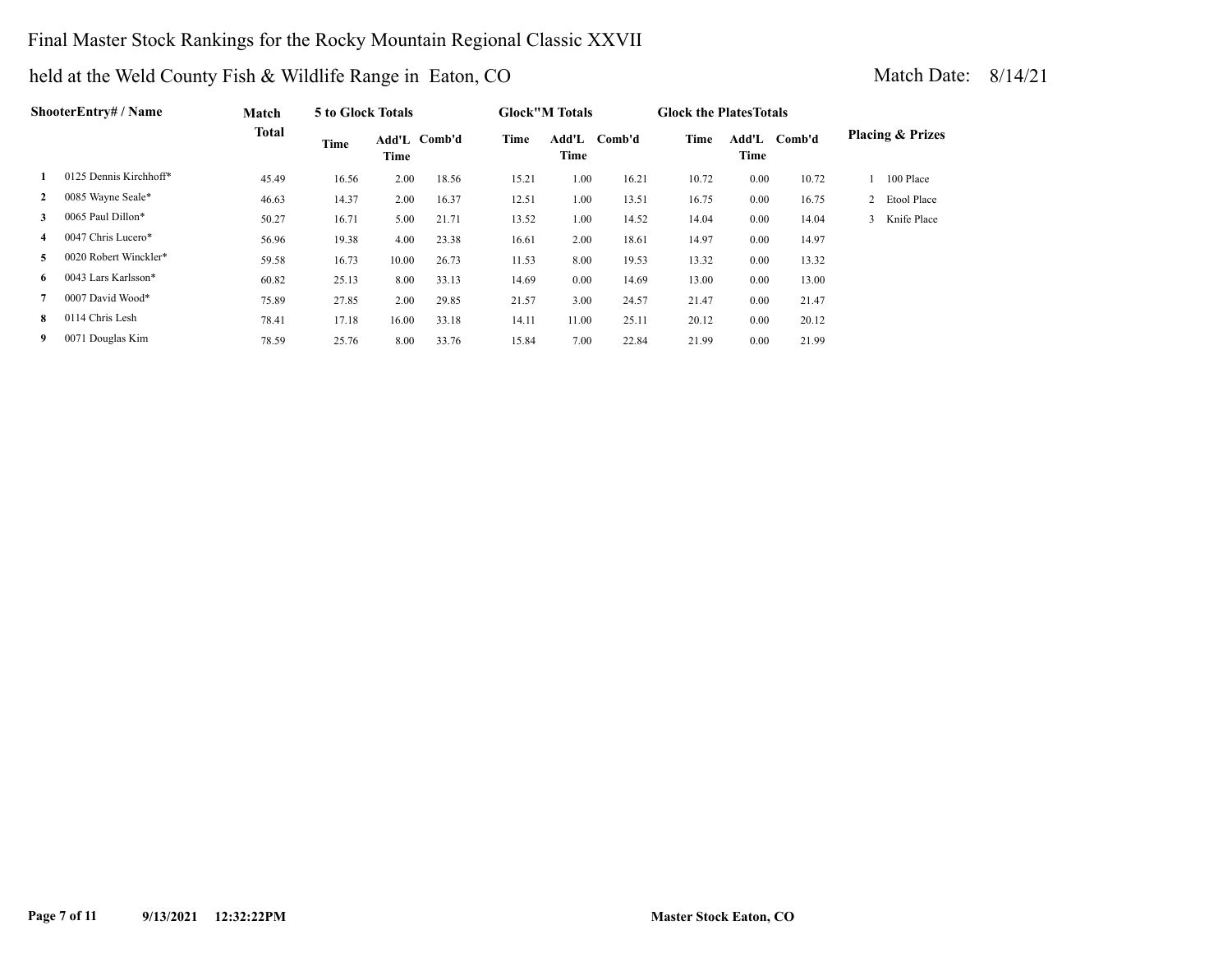## Final SubCompact Rankings for the Rocky Mountain Regional Classic XXVII

|    | ShooterEntry# / Name    | Match        | 5 to Glock Totals |             |              |       | <b>Glock"M Totals</b> |              | <b>Glock the Plates Totals</b> |       |              |                             |
|----|-------------------------|--------------|-------------------|-------------|--------------|-------|-----------------------|--------------|--------------------------------|-------|--------------|-----------------------------|
|    |                         | <b>Total</b> | Time              | <b>Time</b> | Add'L Comb'd | Time  | Time                  | Add'L Comb'd | Time                           | Time  | Add'L Comb'd | <b>Placing &amp; Prizes</b> |
| 1  | 0123 Dennis Kirchhoff*  | 43.57        | 16.16             | 1.00        | 17.16        | 15.03 | 0.00                  | 15.03        | 11.38                          | 0.00  | 11.38        | 100 Place                   |
| 2  | 0081 Wayne Seale*       | 44.04        | 15.38             | 3.00        | 18.38        | 11.86 | 1.00                  | 12.86        | 12.80                          | 0.00  | 12.80        |                             |
| 3  | 0061 Paul Dillon*       | 52.13        | 17.88             | 4.00        | 21.88        | 14.04 | 1.00                  | 15.04        | 15.21                          | 0.00  | 15.21        |                             |
| 4  | 0017 Robert Winckler*   | 53.97        | 21.16             | 6.00        | 27.16        | 12.72 | 2.00                  | 14.72        | 12.09                          | 0.00  | 12.09        |                             |
| 5  | 0039 Lars Karlsson*     | 56.98        | 20.45             | 2.00        | 22.45        | 16.43 | 1.00                  | 17.43        | 17.10                          | 0.00  | 17.10        |                             |
| 6  | 0136 Alex Ragulsky* Jr. | 65.27        | 25.52             | 3.00        | 28.52        | 16.07 | 6.00                  | 22.07        | 14.68                          | 0.00  | 14.68        |                             |
| 7  | 0130 David Hatch*       | 78.17        | 23.66             | 15.00       | 38.66        | 17.54 | 4.00                  | 21.54        | 17.97                          | 0.00  | 17.97        | 2 year membership renew     |
| 8  | 0120 David Werner       | 89.02        | 26.08             | 4.00        | 30.08        | 16.56 | 6.00                  | 22.56        | 26.38                          | 10.00 | 36.38        | 100 Place                   |
| 9  | 0003 David Wood*        | 100.32       | 29.82             | 14.00       | 43.82        | 24.04 | 4.00                  | 28.04        | 28.46                          | 0.00  | 28.46        |                             |
| 10 | 0049 Douglas Merle      | 110.86       | 27.05             | 27.00       | 54.05        | 22.90 | 1.00                  | 23.90        | 32.91                          | 0.00  | 32.91        | 2 Etool Place               |
| 11 | 0025 Kolin Koon         | 120.15       | 39.50             | 12.00       | 51.50        | 33.95 | 2.00                  | 35.95        | 32.70                          | 0.00  | 32.70        | 3 Knife Place               |
| 12 | 0095 Henry Terry        | 125.00       | 31.71             | 15.00       | 46.71        | 25.76 | 5.00                  | 30.76        | 47.53                          | 0.00  | 47.53        | 2 year membership renew     |
| 13 | 0087 Douglas Kim        | 130.30       | 32.88             | 27.00       | 59.88        | 20.83 | 21.00                 | 41.83        | 28.59                          | 0.00  | 28.59        |                             |
| 14 | 0103 Jeremy Kong        | 133.46       | 30.38             | 27.00       | 57.38        | 30.59 | 13.00                 | 43.59        | 32.49                          | 0.00  | 32.49        |                             |
| 15 | 0073 Larry Prince       | 157.27       | 32.11             | 36.00       | 68.11        | 23.05 | 27.00                 | 50.05        | 39.11                          | 0.00  | 39.11        |                             |
| 16 | 0036 Patricia Dye       | 158.34       | 31.91             | 20.00       | 51.91        | 24.09 | 3.00                  | 27.09        | 49.34                          | 30.00 | 79.34        |                             |
| 17 | 0145 Mark Bareta        | 164.13       | 30.38             | 57.00       | 87.38        | 30.48 | 5.00                  | 35.48        | 41.27                          | 0.00  | 41.27        |                             |
| 18 | 0078 Joshua Garrison    | 177.93       | 28.94             | 37.00       | 65.94        | 33.07 | 14.00                 | 47.07        | 44.92                          | 20.00 | 64.92        |                             |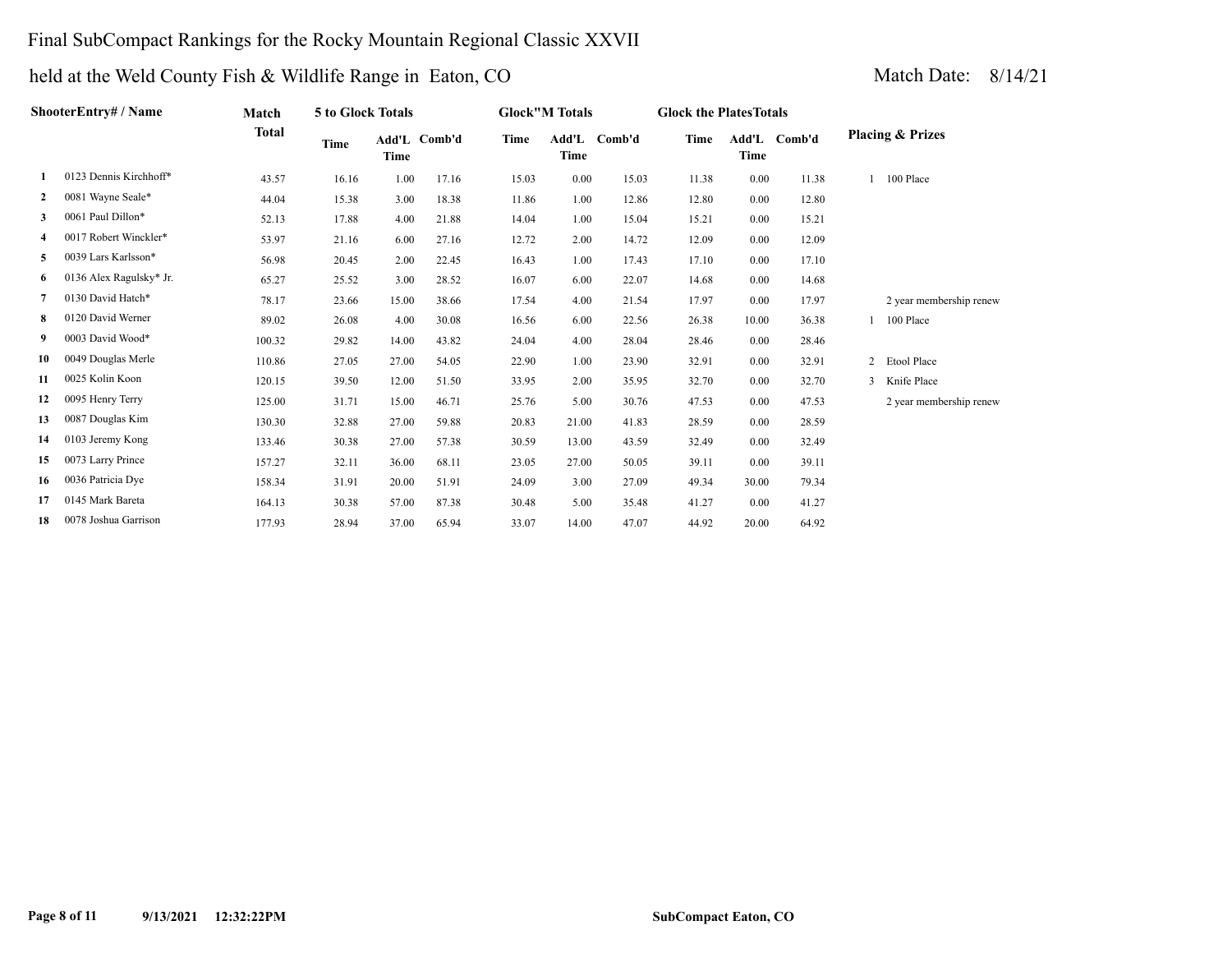## Final Unlimited Rankings for the Rocky Mountain Regional Classic XXVII

# held at the Weld County Fish & Wildlife Range in Eaton, CO Match Date: 8/14/21

| ShooterEntry# / Name |                        | Match        | 5 to Glock Totals |             |              | <b>Glock"M Totals</b> |                      |       | <b>Glock the PlatesTotals</b> |       |              |                             |
|----------------------|------------------------|--------------|-------------------|-------------|--------------|-----------------------|----------------------|-------|-------------------------------|-------|--------------|-----------------------------|
|                      |                        | <b>Total</b> | Time              | <b>Time</b> | Add'L Comb'd | <b>Time</b>           | Add'L Comb'd<br>Time |       | Time                          | Time  | Add'L Comb'd | <b>Placing &amp; Prizes</b> |
| -1                   | 0084 Wayne Seale*      | 44.01        | 13.32             | 2.00        | 15.32        | 12.66                 | 4.00                 | 16.66 | 12.03                         | 0.00  | 12.03        | 100 Place                   |
| $\mathbf{2}$         | 0105 John Granner      | 52.99        | 13.13             | 10.00       | 23.13        | 12.49                 | 4.00                 | 16.49 | 13.37                         | 0.00  | 13.37        | 100 Place                   |
| 3                    | 0064 Paul Dillon*      | 60.08        | 15.80             | 5.00        | 20.80        | 13.70                 | 13.00                | 26.70 | 12.58                         | 0.00  | 12.58        |                             |
|                      | 0019 Robert Winckler*  | 64.25        | 19.03             | 10.00       | 29.03        | 11.85                 | 9.00                 | 20.85 | 14.37                         | 0.00  | 14.37        |                             |
| 5                    | 0046 Chris Lucero*     | 69.98        | 20.25             | 11.00       | 31.25        | 16.48                 | 5.00                 | 21.48 | 17.25                         | 0.00  | 17.25        |                             |
| 6                    | 0107 Scott Chambers    | 75.62        | 23.36             | 12.00       | 35.36        | 21.58                 | 3.00                 | 24.58 | 15.68                         | 0.00  | 15.68        | 2 Etool Place               |
|                      | 0080 Shawn Fahy        | 76.20        | 24.08             | 4.00        | 28.08        | 19.18                 | 8.00                 | 27.18 | 20.94                         | 0.00  | 20.94        | 3 Knife Place               |
| 8                    | 0099 Jeff Kwon         | 78.18        | 26.79             | 11.00       | 37.79        | 20.79                 | 1.00                 | 21.79 | 18.60                         | 0.00  | 18.60        |                             |
| 9                    | 0037 Patricia Dye      | 85.84        | 27.93             | 8.00        | 35.93        | 25.25                 | 1.00                 | 26.25 | 23.66                         | 0.00  | 23.66        |                             |
| 10                   | 0135 Bryan Larson      | 94.65        | 16.43             | 23.00       | 39.43        | 11.21                 | 18.00                | 29.21 | 26.01                         | 0.00  | 26.01        |                             |
| 11                   | 0070 Douglas Kim       | 95.06        | 29.38             | 20.00       | 49.38        | 20.02                 | 3.00                 | 23.02 | 22.66                         | 0.00  | 22.66        |                             |
| 12                   | 0159 Penny Alles       | 95.38        | 22.54             | 14.00       | 36.54        | 20.96                 | 10.00                | 30.96 | 27.88                         | 0.00  | 27.88        | 2 year membership renew     |
| 13                   | 0090 Patrick Miller    | 96.34        | 22.92             | 17.00       | 39.92        | 19.67                 | 15.00                | 34.67 | 21.75                         | 0.00  | 21.75        |                             |
| 14                   | 0006 David Wood*       | 114.74       | 31.79             | 12.00       | 43.79        | 25.42                 | 16.00                | 41.42 | 29.53                         | 0.00  | 29.53        | 4 Pistol Membership Promo   |
| 15                   | 0015 Michael Carpenter | 116.57       | 26.00             | 15.00       | 41.00        | 21.43                 | 27.00                | 48.43 | 27.14                         | 0.00  | 27.14        |                             |
| 16                   | 0110 Erik Wimer        | 119.30       | 20.98             | 28.00       | 48.98        | 18.37                 | 18.00                | 36.37 | 33.95                         | 0.00  | 33.95        |                             |
| 17                   | 0042 Lars Karlsson*    | 120.18       | 33.55             | 51.00       | 84.55        | 15.92                 | 5.00                 | 20.92 | 14.71                         | 0.00  | 14.71        |                             |
| 18                   | 0113 Chris Lesh        | 138.81       | 15.76             | 30.00       | 45.76        | 12.44                 | 39.00                | 51.44 | 31.61                         | 10.00 | 41.61        |                             |

 **19** 0118 Charles Elliston 187.26 68.25 13.00 81.25 61.70 6.00 67.70 38.31 0.00 38.31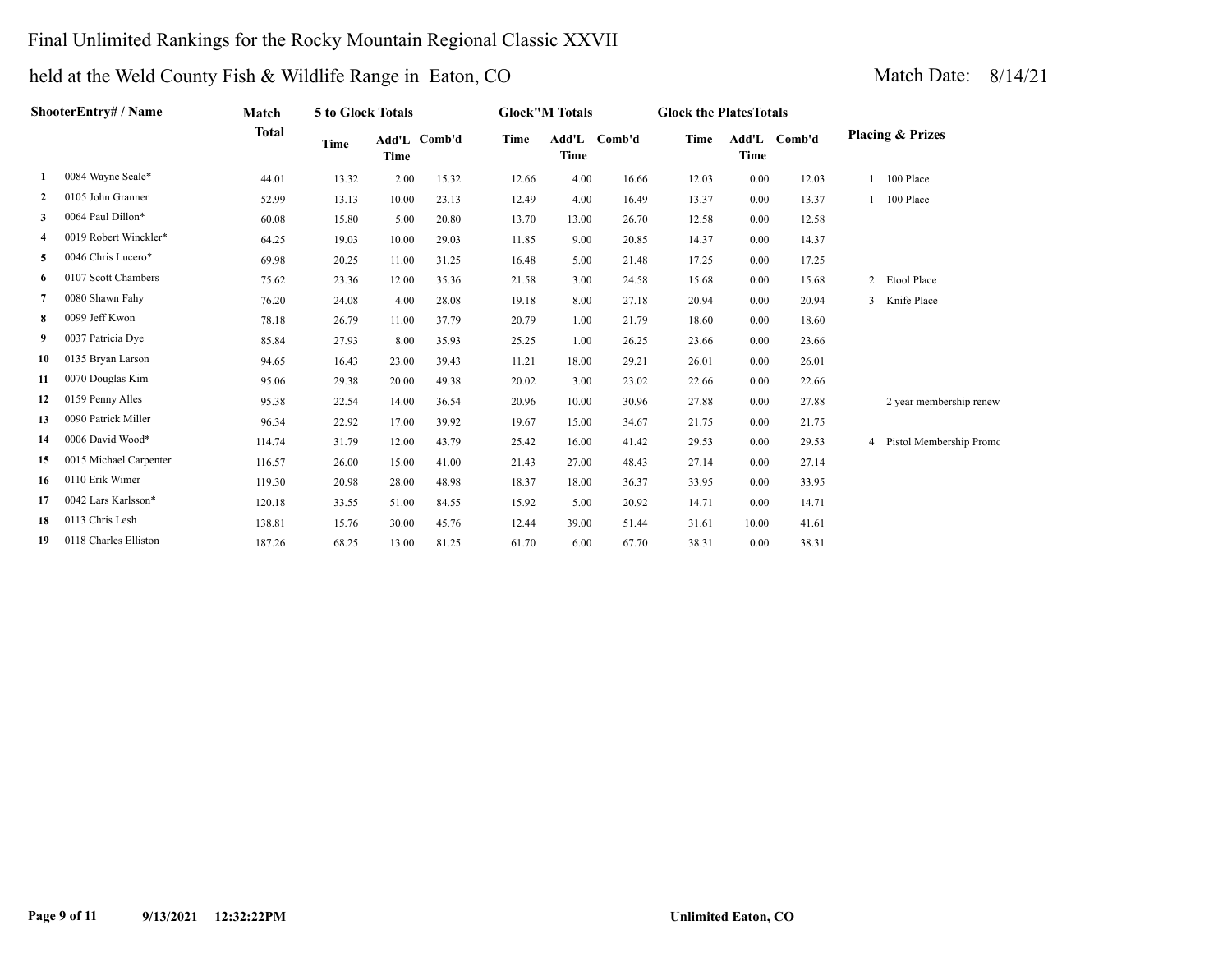**Final Team Rankings for the Rocky Mountain Regional Classic XXVII**

| Civilian        |        |                  |                                                |  |  |  |  |  |  |  |  |
|-----------------|--------|------------------|------------------------------------------------|--|--|--|--|--|--|--|--|
| <b>Standing</b> | Score  | <b>Team Name</b> | <b>Team Members</b>                            |  |  |  |  |  |  |  |  |
|                 | 314.91 | <b>NTCSC</b>     | Tristan Kreb, Wesley Anderson, Harold Roby III |  |  |  |  |  |  |  |  |
|                 |        |                  |                                                |  |  |  |  |  |  |  |  |